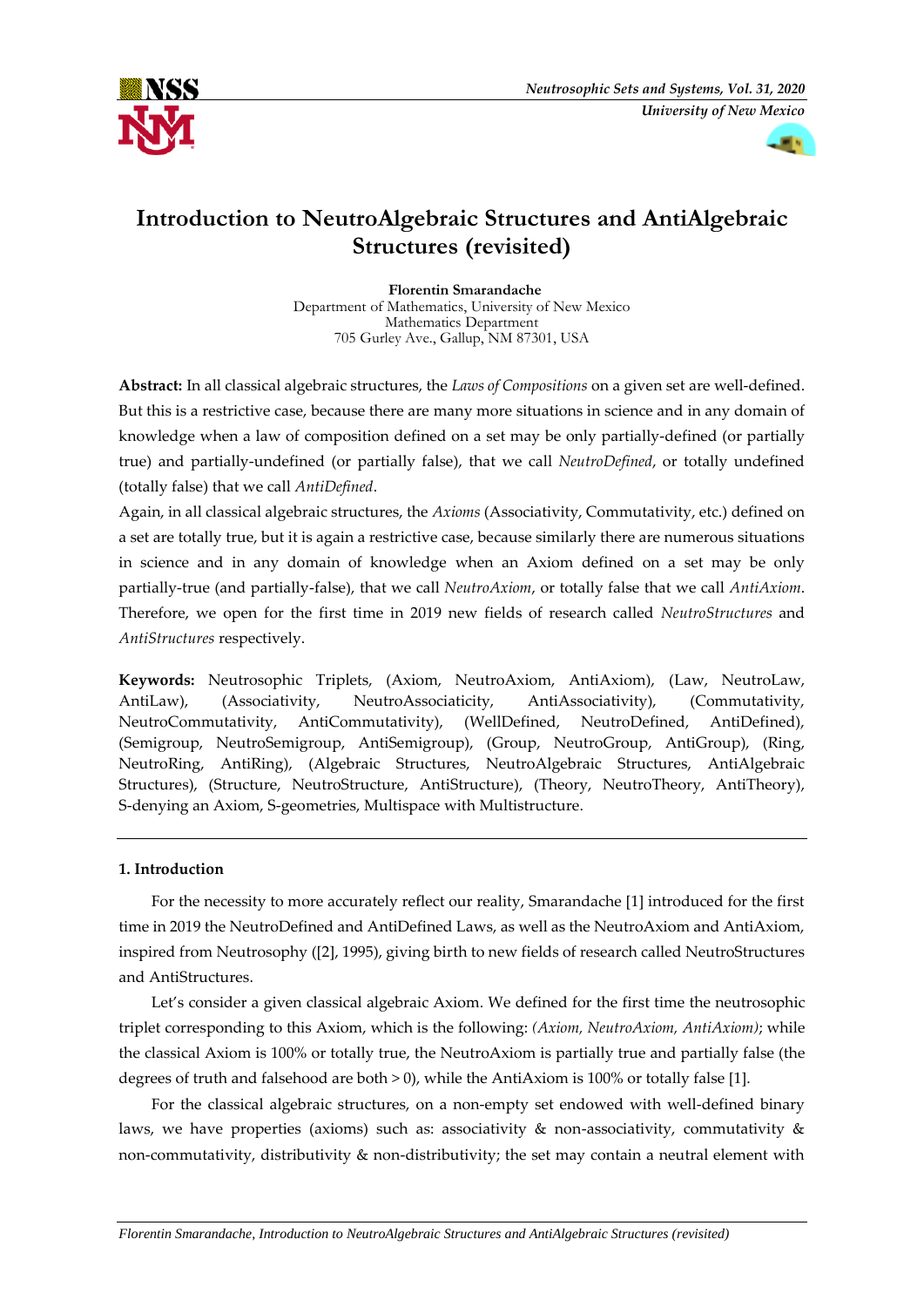respect to a given law, or may not; and so on; each set element may have an inverse, or some set elements may not have an inverse; and so on.

Consequently, we constructed for the first time the neutrosophic triplet corresponding to the Algebraic Structures [1], which is this: *(Algebraic Structure, NeutroAlgebraic Structure, AntiAlbegraic Structure).*

Therefore, we had introduced for the first time [1] the *NeutroAlgebraic Structures* & the *AntiAlgebraic Structures*. A (classical) Algebraic Structure is an algebraic structure dealing only with (classical) Axioms (which are totally true). Then a NeutroAlgebraic Structure is an algebraic structure that has at least one NeutroAxiom, and no AntiAxioms.

While an **AntiAlgebraic Structure** is an algebraic structure that has at least one AntiAxiom. These definitions can straightforwardly be extended from Axiom/NeutroAxiom/AntiAxiom to any Property/NeutroProperty/AntiProperty, Proposition/NeutroProposition/AntiProposition, Theorem/NeutroTheorem/AntiTheorem, Theory/NeutroTheory/AntiTheory, etc. and from Algebraic Structures to other Structures in any field of knowledge.

# **2. Neutrosophy**

*We recall that in neutrosophy we have for an item <A>, its opposite <antiA>, and in between them their neutral <neutA>.*

*We denoted by*  $\langle$ *nonA> =*  $\langle$ *neutA>* **U**  $\langle$ antiA>, where **U** means union, and  $\langle$ nonA> means what is not  $\langle$ A>.

*Or <nonA> is refined/split into two parts: <neutA> and <antiA>.*

*The neutrosophic triplet of <A> is:*  $((A)$ ,  $(ncutA)$ ,  $(antiA))$ , with  $(ncutA) \cup (antiA) = (nonA)$ .

#### **3. Definition of Neutrosophic Triplet Axioms**

Let  $\mathcal U$  be a universe of discourse, endowed with some well-defined laws, a non-empty set

 $\mathcal{S} \subseteq \mathcal{U}$ , and an Axiom  $\alpha$ , defined on S, using these laws. Then:

- 1) If all elements of  $\delta$  verify the axiom  $\alpha$ , we have a *Classical Axiom*, or simply we say *Axiom*.
- 2) If some elements of  $\mathcal S$  verify the axiom  $\alpha$  and others do not, we have a *NeutroAxiom* (which is also called *NeutAxiom*).
- 3) If no elements of  $\mathcal S$  verify the axiom  $\alpha$ , then we have an *AntiAxiom*.

The Neutrosophic Triplet Axioms are:

*(Axiom, NeutroAxiom, AntiAxiom)* with

*NeutroAxiom* ⋃ *AntiAxiom = NonAxiom,*  and *NeutroAxiom*  $\cap$  *AntiAxiom* =  $\varphi$  (empty set), where ⋂ means intersection*.*

**Theorem 1:** The Axiom is 100% true, the NeutroAxiom is partially true (its truth degree > 0) and partially false (its falsehood degree > 0), and the AntiAxiom is 100% false.

*Proof* is obvious.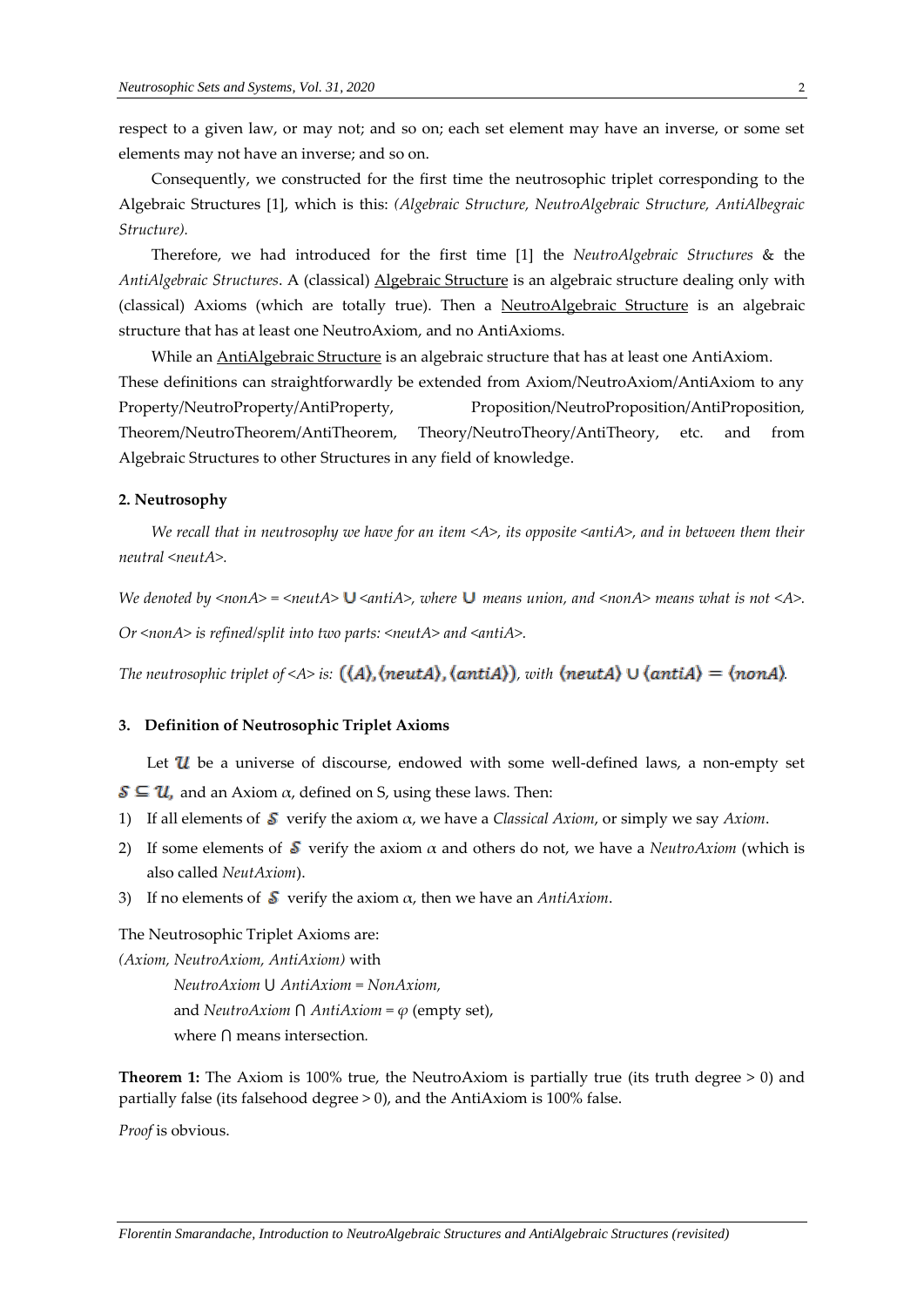**Theorem 2:** Let *d: {Axiom, NeutroAxiom, AntiAxiom}*  $\rightarrow$  [0,1] represent the degree of negation function.

The NeutroAxiom represents a degree of partial negation  ${d \in (0, 1)}$  of the Axiom, while the AntiAxiom represents a degree of total negation {*d = 1*} of the Axiom. *Proof* is also evident.

# **4. Neutrosophic Representation**

We have:  $\langle A \rangle$  = Axiom;

*= NeutroAxiom (or NeutAxiom);*

 $\langle$ anti $A \rangle$  = AntiAxiom; and  $\langle$ **nonA** $\rangle$  = NonAxiom.

Similarly, as in *Neutrosophy, NonAxiom* is refined/split into two parts: *NeutroAxiom* and *AntiAxiom*.

#### **5. Application of NeutroLaws in Soft Science**

In *soft sciences* the laws are interpreted and re-interpreted; in social and political legislation the laws are flexible; the same law may be true from a point of view, and false from another point of view. Thus, the law is partially true and partially false (it is a *Neutrosophic Law*).

For example, "gun control". There are people supporting it because of too many crimes and violence (and they are right), and people that oppose it because they want to be able to defend themselves and their houses (and they are right too).

We see two opposite propositions, both of them true, but from different points of view (from different criteria/parameters; plithogenic logic may better be used herein). How to solve this? Going to the middle, in between opposites (as in neutrosophy): allow military, police, security, registered hunters to bear arms; prohibit mentally ill, sociopaths, criminals, violent people from bearing arms; and background check on everybody that buys arms, etc.

## **6. Definition of Classical Associativity**

Let  $\mathcal U$  be a universe of discourse, and a non-empty set  $\mathcal S \subseteq \mathcal U$ , endowed with a well-defined binary law \*. The law \* is associative on the set  $S$ , iff  $\forall a, b, c \in S$ ,  $a * (b * c) = (a * b) * c$ .

## **7. Definition of Classical NonAssociativity**

Let  $\mathcal U$  be a universe of discourse, and a non-empty set  $\mathcal S \subseteq \mathcal U$ , endowed with a well-defined binary law  $*$ . The law  $*$  is non-associative on the set  $S$ , iff  $\exists a, b, c \in S$ , such that  $a * (b * c) \neq (a * b) * c$ 

So, it is sufficient to get a single triplet  $a, b, c$  (where  $a, b, c$  may even be all three equal, or only two of them equal) that doesn't satisfy the associativity axiom.

Yet, there may also exist some triplet  $d, e, f \in S$  that satisfies the associativity axiom:  $d * (e * f) = (d * e) * f$ 

The classical definition of NonAssociativity does not make a distinction between a set  $(S_1,*)$ whose all triplets  $a, b, c \in S_1$  verify the non-associativity inequality, and a set  $(S_2, *)$  whose some triplets verify the non-associativity inequality, while others don't.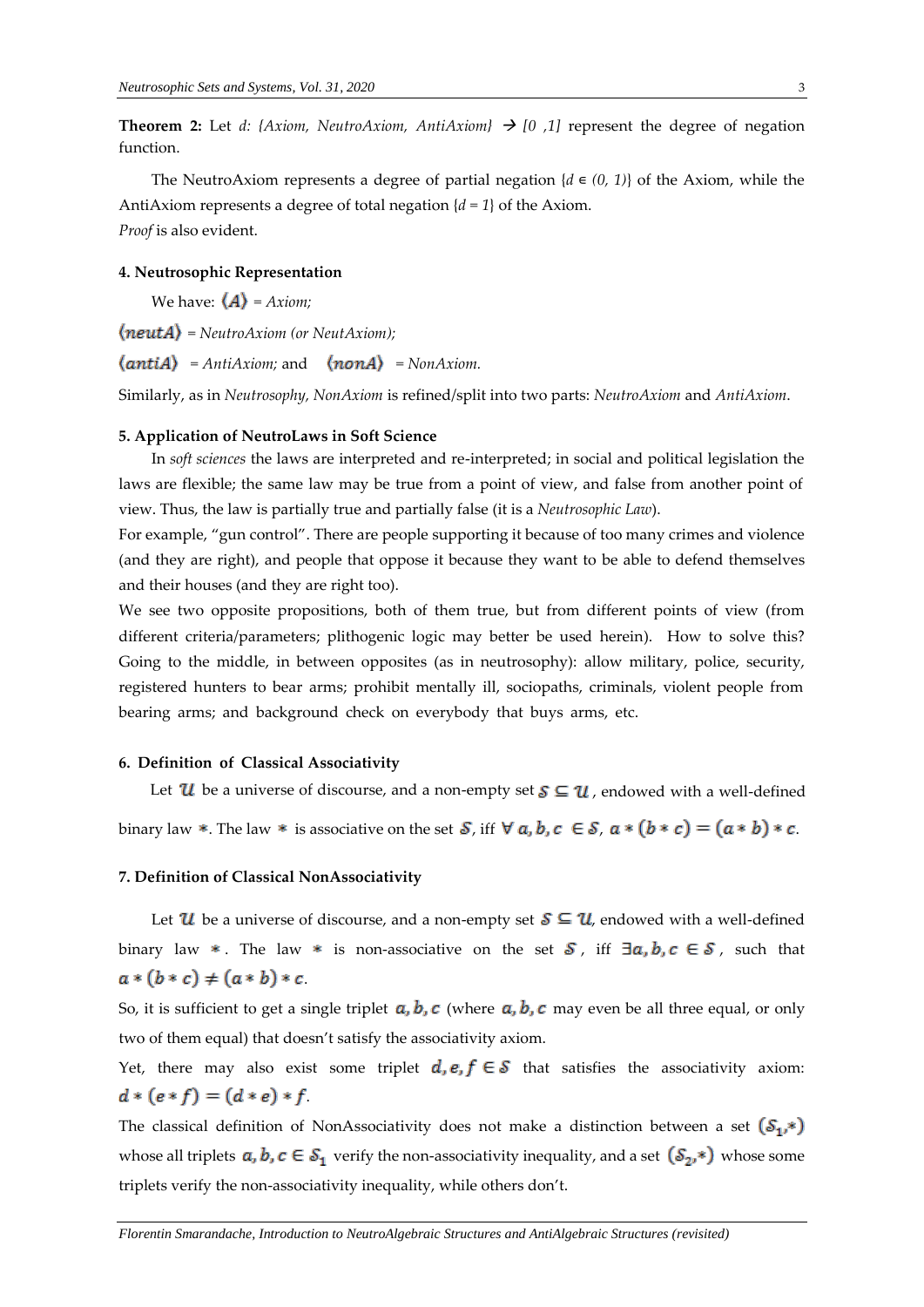#### **8. NeutroAssociativity & AntiAssociativity**

If  $\langle A \rangle$  = (classical) Associativity, then  $\langle \text{non} A \rangle$  = (classical) NonAssociativity.

But we refine/split  $\langle \text{nonA} \rangle$  into two parts, as above:

*= NeutroAssociativity;*

*= AntiAssociativity.*

Therefore, *NonAssociativity = NeutroAssociativity AntiAssociativity*.

The Associativity's neutrosophic triplet is: *<Associativity, NeutroAssociativity, AntiAssociativity>.*

#### **9. Definition of NeutroAssociativity**

Let  $\mathcal{U}$  be a universe of discourse, endowed with a well-defined binary law  $\ast$ , and a non-empty set  $S \subseteq U$ .

The set  $(S,*)$  is NeutroAssociative if and only if:

there exists at least one triplet  $a_1, b_1, c_1 \in S$  such that:  $a_1 * (b_1 * c_1) = (a_1 * b_1) * c_1$ ; and there exists at least one triplet  $a_2, b_2, c_2 \in S$  such that:  $a_2 * (b_2 * c_2) \neq (a_2 * b_2) * c_2$ . Therefore, some triplets verify the associativity axiom, and others do not.

#### **10. Definition of AntiAssociativity**

Let  $\mathcal U$  be a universe of discourse, endowed with a well-defined binary law  $\ast$ , and a non-empty set  $S \subseteq U$ 

The set  $(S,*)$  is AntiAssociative if and only if: for any triplet  $a, b, c \in S$  one has  $a * (b * c) \neq (a * b) * c$ . Therefore, none of the triplets verify the associativity axiom.

# **11. Example of Associativity**

Let  $N = \{0, 1, 2, ..., \infty\}$ , the set of natural numbers, be the universe of discourse, and the set

 $S = \{0, 1, 2, ..., 9\}$   $\subset$  N, also the binary law  $*$  be the classical addition modulo 10 defined on N.

Clearly the law \* is well-defined on S, and associative since:

 $a+(b+c)=(a+b)+c \pmod{10}$ , for all  $a, b, c \in S$ .

The degree of negation is 0%.

# **12. Example of NeutroAssociativity**

 $S = \{0, 1, 2, ..., 9\}$ , and the well-defined binary law  $*$  constructed as below:  $a * b = 2a + b \pmod{10}$ .

Let's check the associativity:  $a * (b * c) = 2a + (b * c) = 2a + 2b + c$  $(a * b) * c = 2(a * b) + c = 2(2a + b) + c = 4a + 2b + c$ 

The triplets that verify the associativity result from the below equality:  $2a + 2b + c = 4a + 2b + c$  or  $2a = 4a \pmod{10}$  or  $0 = 2a \pmod{10}$ , whence  $a \in \{0, 5\}$ .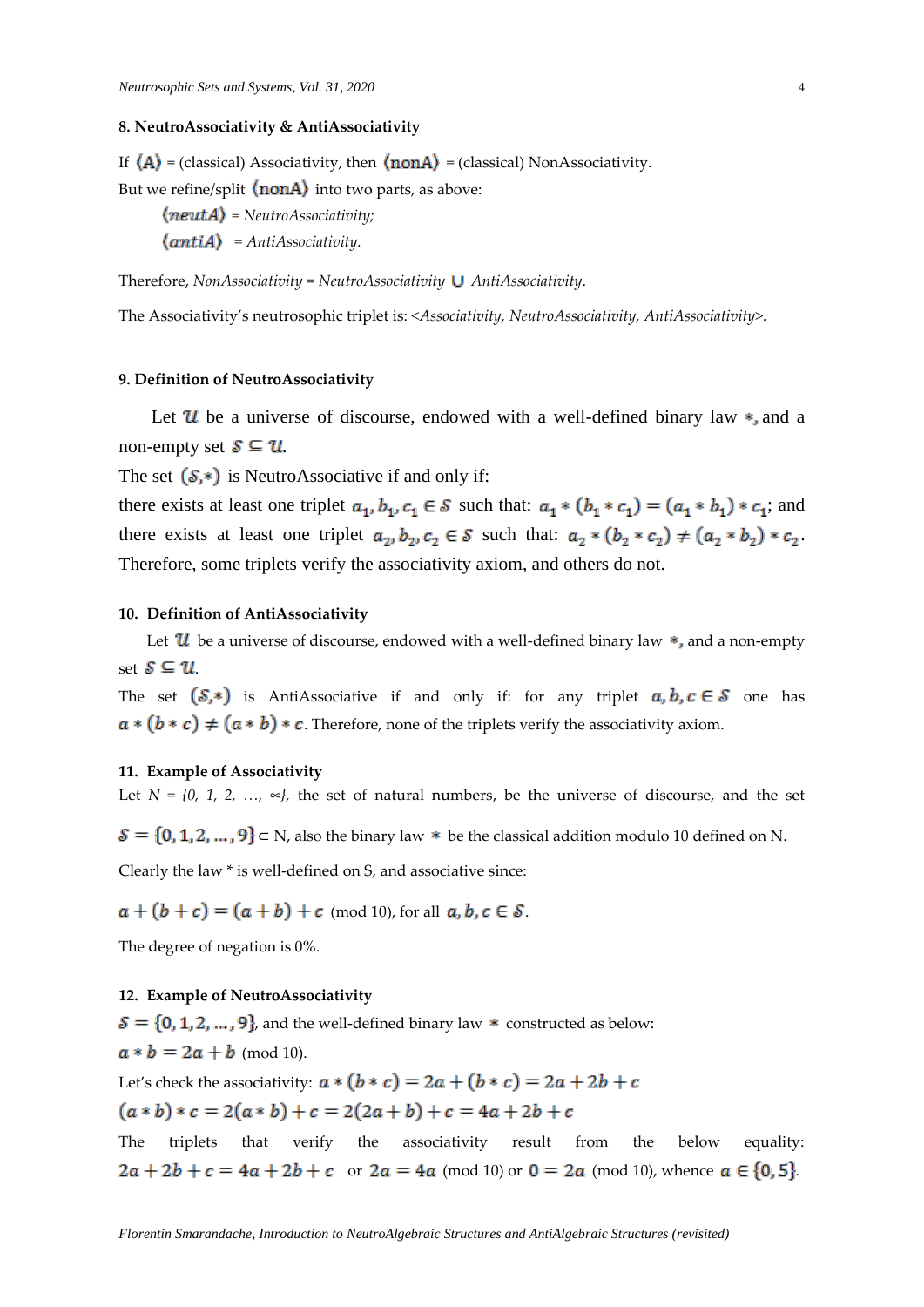Hence, two general triplets of the form:  $\{(0, b, c), (5, b, c),$  where  $b, c \in S\}$  verify the associativity.

The degree of associativity is  $\frac{2}{10} = 20\%$ , corresponding to the two numbers  $\{0, 5\}$  out of ten. While the other general triplet:  $\{(a, b, c)$ , where  $a \in S \setminus \{0, 5\}$ , while  $b, c \in S$  }

b<sub>b</sub>

, *.*

do not verify the associativity.

The degree of negation of associativity is  $\frac{8}{10} = 80\%$ .

# **13. Example of AntiAssociativity**

 $S = \{a, b\}$ , and the binary law \* well-defined as in the below Cayley Table:

|                                                                              |   | а | b           |
|------------------------------------------------------------------------------|---|---|-------------|
|                                                                              | a | b | $\mathbf b$ |
|                                                                              | b | a | a           |
| <b>Theorem 3.</b> For any $x, y, z \in S$ , $x * (y * z) \neq (x * y) * z$ . |   |   |             |
| <b>Proof.</b> We have $2^3 = 8$ possible triplets on $\mathcal{S}$ .         |   |   |             |
| 1) $(a, a, a)$                                                               |   |   |             |
| $a * (a * a) = a * b = b$                                                    |   |   |             |
| while $(a * a) * a = b * a = a \neq b$ .                                     |   |   |             |
| 2) $(a, a, b)$                                                               |   |   |             |
| $a * (a * b) = a * b = b$                                                    |   |   |             |
| $(a * a) * b = b * b = a \neq b.$                                            |   |   |             |
| 3) $(a, b, a)$                                                               |   |   |             |
| $a * (b * a) = a * a = b$                                                    |   |   |             |
| $(a * b) * a = b * a = a \neq b.$                                            |   |   |             |
| 4) $(b, a, a)$                                                               |   |   |             |
| $b * (a * a) = b * b = a$                                                    |   |   |             |
| $(b * a) * a = a * a = b \neq a.$                                            |   |   |             |
| 5) $(a, b, b)$                                                               |   |   |             |
| $a * (b * b) = a * a = b$                                                    |   |   |             |
| $(a * b) * b = b * b = a \neq b.$                                            |   |   |             |
| 6) $(b, a, b)$                                                               |   |   |             |
| $b * (a * b) = b * b = a$                                                    |   |   |             |
| $(b * a) * b = a * b = b \neq a.$                                            |   |   |             |
| 7) $(b, b, a)$                                                               |   |   |             |
| $b * (b * a) = b * a = a$                                                    |   |   |             |
| $(b * b) * a = a * a = b \neq a.$                                            |   |   |             |
| $8)$ $(b, b, b)$                                                             |   |   |             |
| $b * (b * b) = b * a = a$                                                    |   |   |             |
| $(b * b) * b = a * b = b \neq a.$                                            |   |   |             |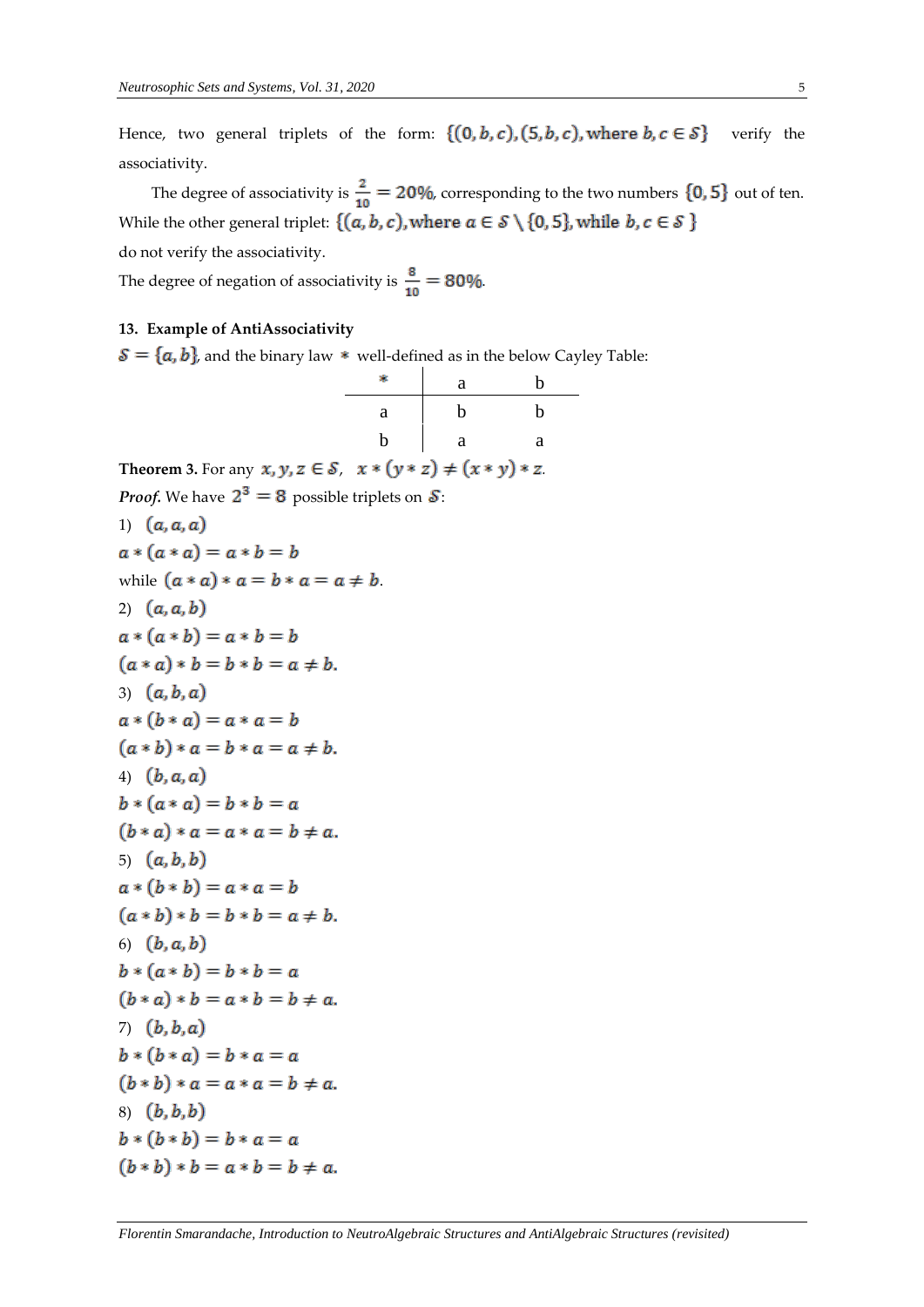Therefore, there is no possible triplet on  $S$  to satisfy the associativity. Whence the law is AntiAssociative. The degree of negation of associativity is  $\frac{8}{8} = 100\%$ .

#### **14. Definition of Classical Commutativity**

Let  $\mathcal U$  be a universe of discourse endowed with a well-defined binary law  $\ast$ , and a non-empty set  $S \subseteq U$ . The law \* is Commutative on the set S, iff  $\forall a, b \in S$ ,  $a * b = b * a$ .

## **15. Definition of Classical NonCommutativity**

Let  $\mathcal U$  be a universe of discourse, endowed with a well-defined binary law  $\ast$ , and a non-empty set  $S \subseteq U$ . The law \* is NonCommutative on the set S, iff  $\exists a, b \in S$ , such that  $a * b \neq b * a$ . So, it is sufficient to get a single duplet  $a, b \in S$  that doesn't satisfy the commutativity axiom. However, there may exist some duplet  $c, d \in S$  that satisfies the commutativity axiom:  $c * d = d * c$ 

The classical definition of NonCommutativity does not make a distinction between a set  $(S_1,*)$ whose all duplets  $a, b \in S_1$  verify the NonCommutativity inequality, and a set  $(S_2, *)$  whose some duplets verify the NonCommutativity inequality, while others don't.

That's why we refine/split the NonCommutativity into NeutroCommutativity and AntiCommutativity.

# **16. NeutroCommutativity & AntiCommutativity**

Similarly to Associativity we do for the Commutativity:

If  $\langle A \rangle$  = (classical) *Commutativity*, then  $\langle \text{non} A \rangle$  = (classical) *NonCommutativity*.

But we refine/split  $\langle \text{nonA} \rangle$  into two parts, as above:

*= NeutroCommutativity;*

 *= AntiCommutativity.*

Therefore, *NonCommutativity = NeutroCommutativity AntiCommutativity*.

The Commutativity's neutrosophic triplet is:

*<Commutativity, NeutroCommutativity, AntiCommutativity>.*

In the same way, Commutativity means all elements of the set commute with respect to a given binary law, NeutroCommutativity means that some elements commute while others do not, while AntiCommutativity means that no elements commute.

#### **17. Example of NeutroCommutativity**

 $S = \{a, b, c\}$ , and the well-defined binary law \*.

| ×.          | a           | h            | $\mathbf c$ |
|-------------|-------------|--------------|-------------|
| a           |             | $\mathbf{C}$ | $\mathbf c$ |
| b           | $\mathbf c$ | b            | a           |
| $\mathbf c$ |             | h            | C           |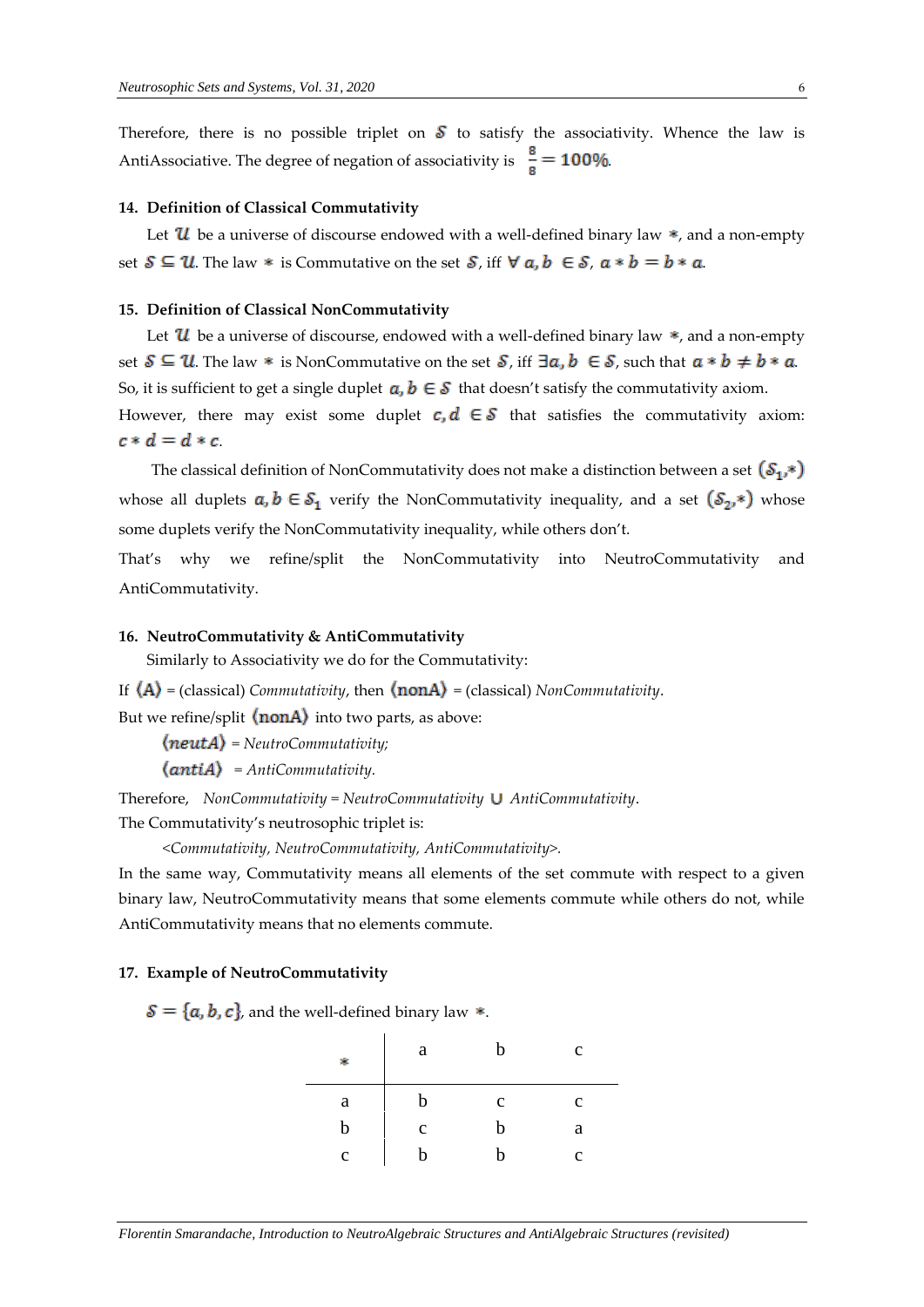$a * b = b * a = c$  (commutative);

$$
\begin{cases}\n a * c = c \\
c * a = b \neq c \text{ (not commutative)};\n\end{cases}
$$
\n
$$
\begin{cases}\n b * c = a \\
c * b = b \neq a \text{ (not commutative)}.\n\end{cases}
$$

We conclude that  $(\mathcal{S}, *)$  is  $\frac{1 \text{ pair}}{3 \text{ pairs}} \approx 33\%$  commutative, and  $\frac{2 \text{ pair}}{3 \text{ pairs}} \approx 67\%$  not commutative.

Therefore, the degree of negation of the commutativity of  $(S,*)$  is 67%.

# **18. Example of AntiCommutativity**

 $S = \{a, b\}$ , and the below binary well-defined law  $*$ .

|   | a | h |
|---|---|---|
| a | b | b |
| b | a | a |

where  $a * b = b$ ,  $b * a = a \neq b$  (not commutative)

Other pair of different element does not exist, since we cannot take  $a * a$  nor  $b * b$ . The degree of negation of commutativity of this  $(S, *)$  is 100%.

# **19. Definition of Classical Unit-Element**

Let  $u$  be a universe of discourse endowed with a well-defined binary law  $*$  and a non-empty set  $S \subseteq U$ .

The set S has a classical unit element  $e \in S$ , iff  $e$  is unique, and for any  $x \in S$  one has  $x * e = e * x = x$ .

## **20. Partially Negating the Definition of Classical Unit-Element**

It occurs when at least one of the below statements occurs:

- 1) There exists at least one element  $a \in S$  that has no unit-element.
- 2) There exists at least one element  $\mathbf{b} \in \mathcal{S}$  that has at least two distinct unit-elements  $\mathbf{e}_1 \ \mathbf{e}_2 \in \mathcal{S}$ ,

$$
e_1 \neq e_2
$$
, such that:

$$
b * e_1 = e_1 * b = b,
$$
  

$$
b * e_2 = e_2 * b = b.
$$

3) There exists at least two different elements  $c, d \in S$ ,  $c \neq d$ , such that they have different unitelements  $e_c, e_d \in S$ ,  $e_c \neq e_d$  with  $c * e_c = e_c * c = c$ , and  $d * e_d = e_d * d = d$ .

## **21. Totally Negating the Definition of Classical Unit-Element**

The set  $(S,*)$  has *AntiUnitElements*, if: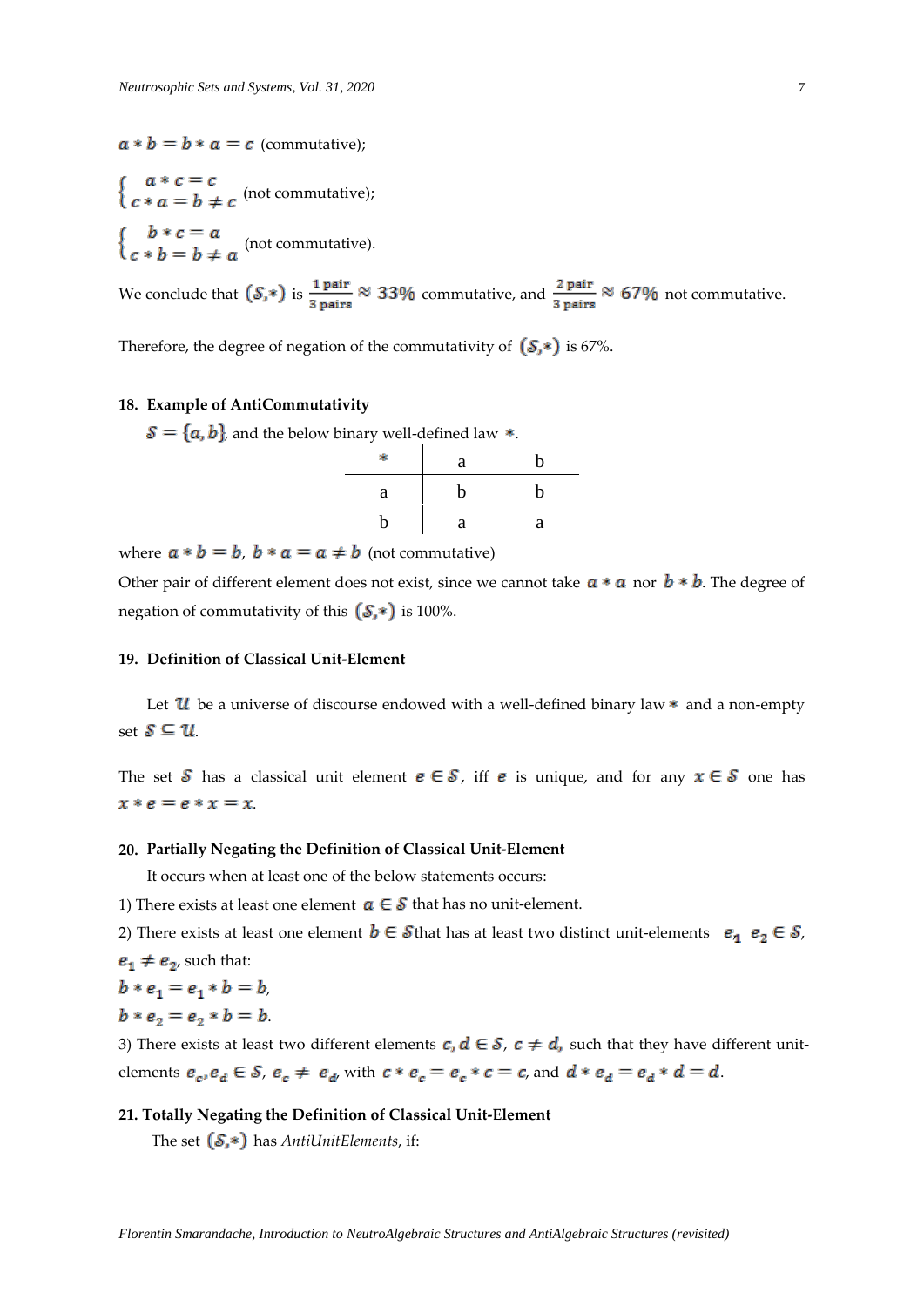Each element  $x \in \mathcal{S}$  has either no unit-element, or two or more unit-elements (unicity of unitelement is negated).

# **22. Definition of NeutroUnitElements**

The set  $(S,*)$  has *NeutroUnit Elements*, if: 1) [Degree of Truth] There exist at least one element  $a \in S$ that has a single unit-element.

2) [Degree of Falsehood] There exist at least one element *b* ∊ *S* that has either no unit-

element, or at least two distinct unit-elements.

## **23. Definition of AntiUnit Elements**

The set  $(S,*)$  has *AntiUnit Elements*, if:

Each element  $x \in S$  has either no unit-element, or two or more distinct unit-elements.

# **24. Example of NeutroUnit Elements**

 $S = \{a, b, c\}$ , and the well-defined binary law \*:

| ×.          | a | h | C            |
|-------------|---|---|--------------|
| a           | b | h | a            |
| b           | b | b | a            |
| $\mathbf c$ | a | h | $\mathbf{C}$ |

Since,

 $a * c = c * a = a$ 

# $c * c = c$

the common unit element of *a* and *c* is *c* (two distinct elements  $\mathbf{a} \neq \mathbf{c}$  have the same unit element *c*).

From  $b * a = a * b = b$ 

$$
b * b = b
$$

we see that the element  $\boldsymbol{b}$  has two distinct unit elements  $\boldsymbol{a}$  and  $\boldsymbol{b}$ .

Since only one element *b* does not verify the classical unit axiom (i.e. to have a unique unit), out of 3

elements, the degree of negation of unit element axiom is  $\frac{1}{3} \approx 33\%$ , while  $\frac{2}{3} \approx 67\%$  is the degree of truth (validation) of the unit element axiom.

# **25. Example of AntiUnit Elements**

 $S = \{a, b, c\}$ , endowed with the well-defined binary law  $*$  as follows: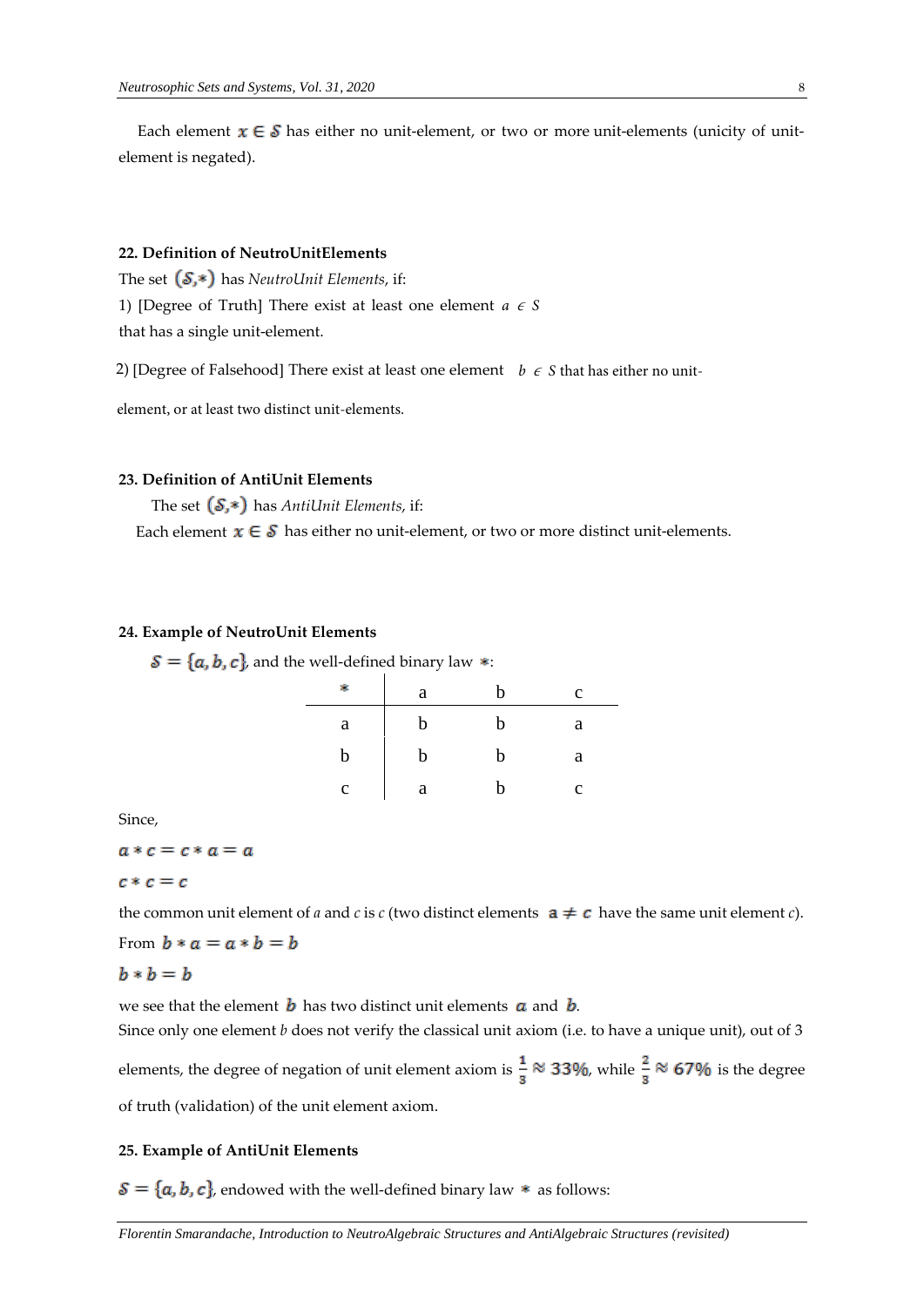| 宋           | a | h           | $\mathbf c$ |
|-------------|---|-------------|-------------|
| a           | a | a           | a           |
| b           | a | $\mathbf c$ | h           |
| $\mathbf c$ | а | $\mathbf c$ | h           |

Element  $a$ has 3 unit-elements:  $a, b, c$ , because:

$$
a*a=a
$$

 $a * b = b * a = a$ 

and  $a * c = c * a = a$ 

Element **b** has no u-it element, since:

 $b * a = a \neq b$  $h * h = c \pm h$ 

$$
v * v - c + v
$$

and  $b * c = b$ , but  $c * b \neq b$ .

Element  $\boldsymbol{c}$  has no unit-element, since:

$$
c * a = a \neq c
$$
  

$$
c * b = c
$$
, but 
$$
b * c = b \neq c
$$
,  
and 
$$
c * c = b \neq c
$$
.

The degree of negation of the unit-element axiom is  $\frac{3}{3} = 100\%$ .

# **26. Definition of Classical Inverse Element**

Let  $\mathcal{U}$  be a universe of discourse endowed with a well-defined binary law  $*$  and a non – empty set  $S \subseteq U$ .

Let  $e \in S$  be the classical unit element, which is unique.

For any element  $x \in S$ , there exists a unique element, named the inverse of x, denoted by  $x^{-1}$ , such that:

 $x * x^{-1} = x^{-1} * x = e$ .

# **27. Partially Negating the Definition of Classical Inverse Element**

It occurs when at least one statement from below occurs:

1) There exists at least one element  $a \in \mathcal{S}$  that has no inverse with respect to no ad-hoc unit-element;

or

2) There exists at least one element  $b\in\mathcal{S}$  that has two or more inverses  $\,$  with respect to some ad-hoc unit-elements.

# **28. Totally Negating the Definition of Classical Inverse Element**

Each element has either no inverse, or two or more inverses with respect to some ad-hoc unit-elements respectively.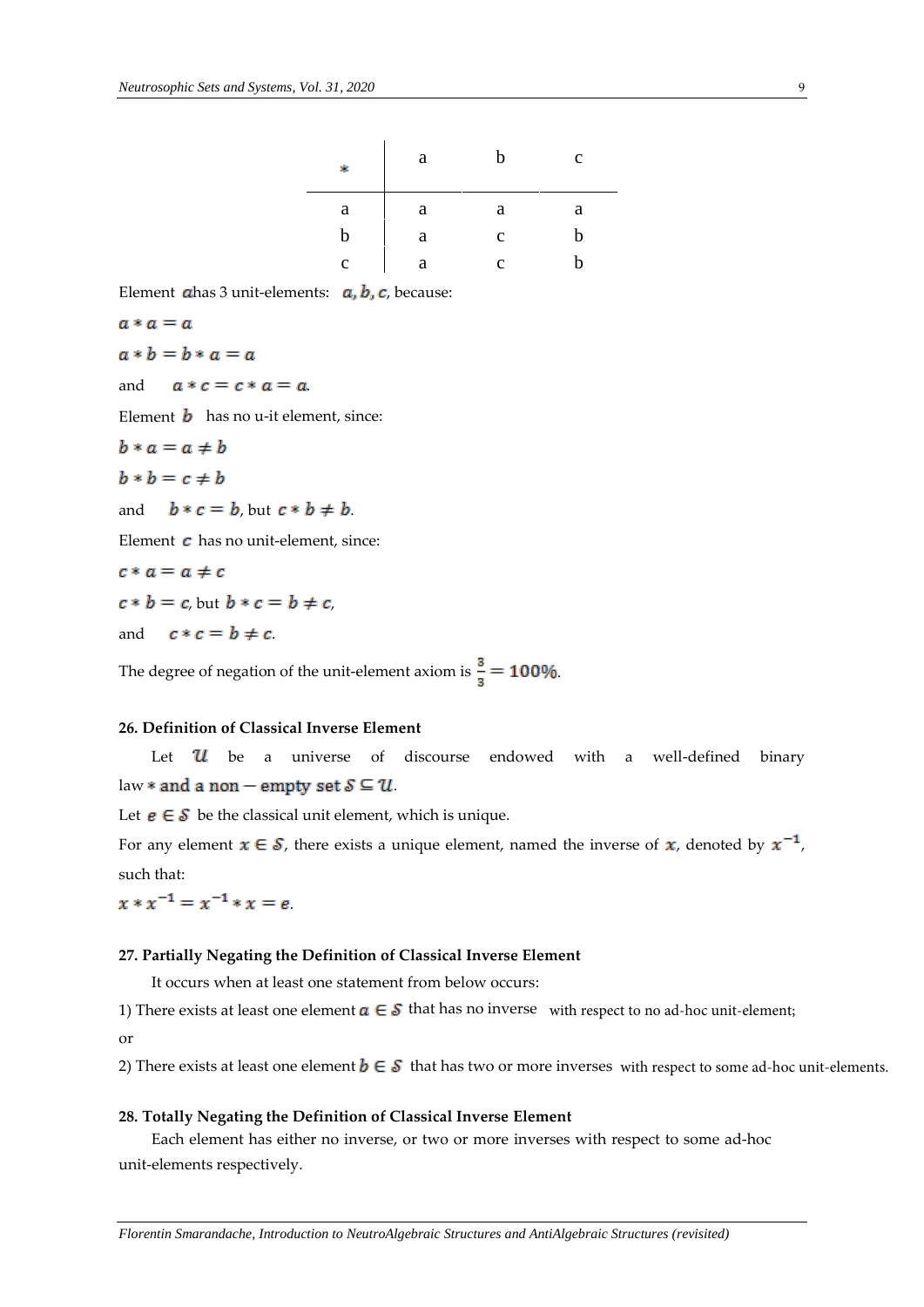#### **29. Definition of NeutroInverse Elements**

The set  $(S,*)$  has NeutroInverse Elements if:

1) [Degree of Truth] There exist at least one element that has a unique inverse with respect to some ad-hoc unit-element.

2) [Degree of Falsehood] There exists at least one element  $c \in S$  that does not have any inverse with respect to no ad-hoc unit element, or has at least two distinct inverses with respect to some ad-hoc unit-elements.

# **30. Definition of AntiInverse Elements**

The set  $(S,*)$  has AntiInverse Elements, if: each element has either no inverse with respect to no ad-hoc unit-element, or two or more distinct inverses with respect to some ad-hoc unit-elements.

## **31. Example of NeutroInverse Elements**

 $S = \{a, b, c\}$ , endowed with the binary well-defined law \* as below:

| ∗            | a | b | $\mathbf c$ |
|--------------|---|---|-------------|
| $\mathbf{a}$ | a | b | $\mathbf c$ |
| b            | b | a | a           |
| c            | b | h | h           |

Because  $a * a = a$ , hence its ad-hoc unit/neutral element  $neut(a) = a$  and correspondingly its inverse element is  $inv(a) = a$ .

Because  $b * a = a * b = b$ , hence its ad-hoc inverse/neutral element  $neut(b) = a$ ;

from  $b * b = a$ , we get  $inv(b) = b$ .

No **neut**  $(c)$ , hence no **inv** $(c)$ .

Hence *a* and *b* have ad-hoc inverses, but *c* doesn't.

# **32. Example of AntiInverse Elements**

Similarly,  $S = \{a, b, c\}$ , endowed with the binary well-defined law \* as below:

| ×. | a           | b | $\mathbf c$ |
|----|-------------|---|-------------|
| a  | b           | b | $\mathbf c$ |
| b  | a           | a | a           |
| c  | $\mathbf c$ | а | a           |

There is no *neut(a)* and no *neut(b),* hence: no *inv(a)* and *no inv(b).*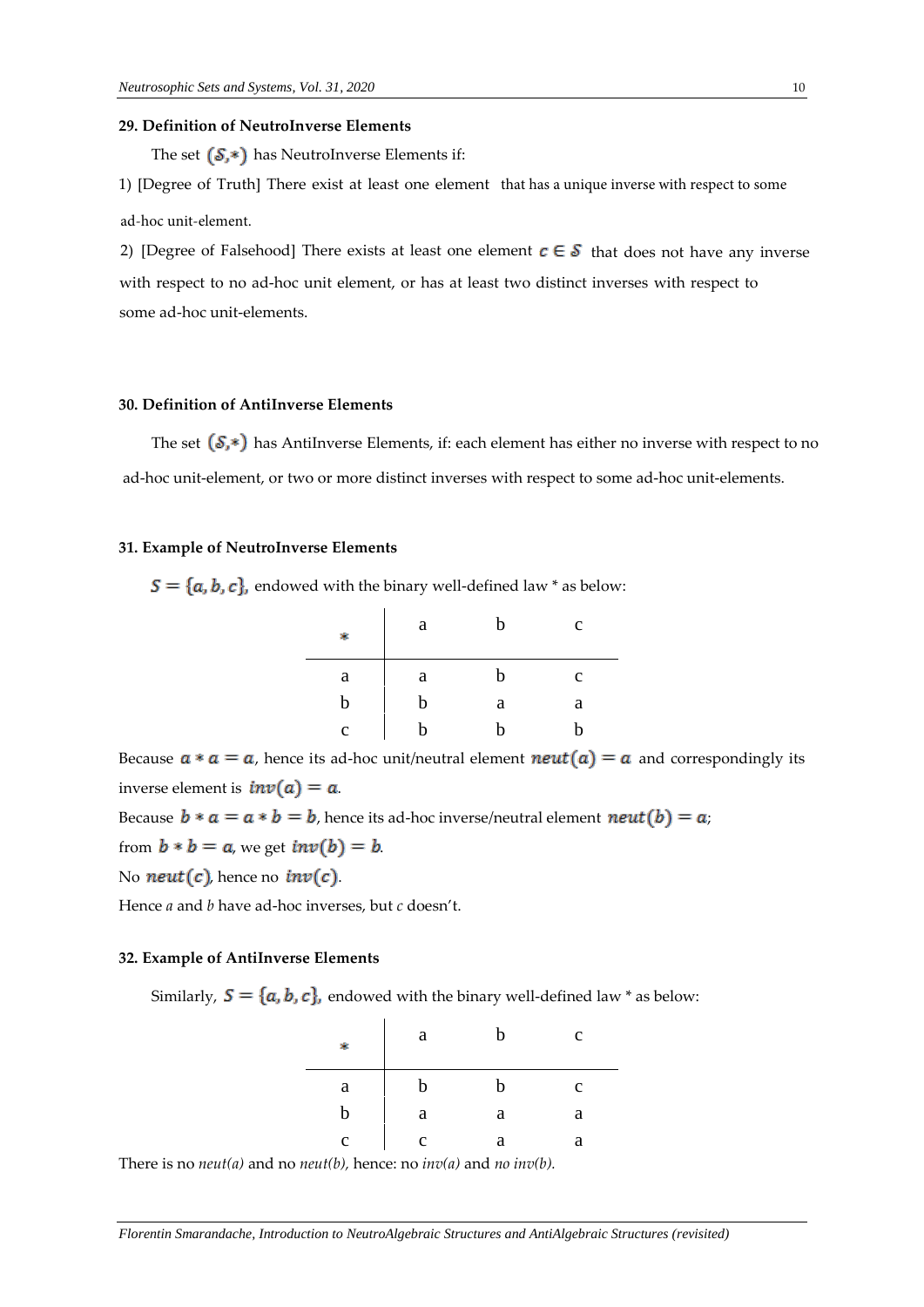$c * a = a * c = c$ , hence:  $neut(c) = a$ .

$$
c * b = b * c = a
$$
, hence  $inv(c) = b$ ;

 $c * c = c * c = a$ , hence:  $inv(c) = c$ ; whence we get two inverses of *c*.

# **33. Cases When Partial Negation (NeutroAxiom) Does Not Exist**

Let's consider the classical geometric *Axiom*:

On a plane, through a point exterior to a given line it's possible to draw a single parallel to that line. The *total negation* is the following *AntiAxiom*:

On a plane, through a point exterior to a given line it's possible to draw either no parallel, or two or more parallels to that line.

The *NeutroAxiom* does not exist since it is not possible to partially deny and partially approve this axiom.

# **34. Connections between the neutrosophic triplet** *(Axiom, NeutroAxiom, AntiAxiom)* **and the** *S-denying an Axiom*

The *S-denying of an Axiom* was first defined by Smarandache [3, 4] in 1969 when he constructed *hybrid geometries* (or *S-geometries*) [5 – 18].

#### **35. Definition of S-denying an Axiom**

An *Axiom* is said *S-denied* [3, 4] if in the same space the axiom behaves differently (i.e., validated and invalided; or only invalidated but in at least two distinct ways). Therefore, we say that an axiom is partially or totally negated { or there is a degree of negation in  $(0, 1]$  of this axiom }: http://fs.unm.edu/Geometries.htm.

#### **36. Definition of S-geometries**

A geometry is called *S-geometry* [5] if it has at least one *S*-denied axiom.

Therefore, the Euclidean, Lobachevsky-Bolyai-Gauss, and Riemannian geometries were united altogether for the first time, into the same space, by some *S*-geometries. These *S*-geometries could be partially Euclidean and partially Non-Euclidean, or only Non-Euclidean but in multiple ways.

The most important contribution of the *S*-geometries was the introduction of the *degree of negation of an axiom* (and more general the degree of negation of any theorem, lemma, scientific or humanistic proposition, theory, etc.).

Many geometries, such as pseudo-manifold geometries, Finsler geometry, combinatorial Finsler geometries, Riemann geometry, combinatorial Riemannian geometries, Weyl geometry, Kahler geometry are particular cases of *S*-geometries. (Linfan Mao).

# **37. Connection between** *S-denying an Axiom* **and** *NeutroAxiom* **/** *AntiAxiom*

"Validated and invalidated" Axiom is equivalent to NeutroAxiom. While "only invalidated but in at least two distinct ways" Axiom is part of the AntiAxiom (depending on the application).

"Partially negated" ( or  $0 < d < 1$ , where *d* is the degree of negation ) is referred to NeutroAxiom. While "there is a degree of negation of an axiom" is referred to both NeutroAxiom ( when *0 < d < 1 )*  and AntiAxiom ( when *d = 1* ).

#### **38. Connection between NeutroAxiom and MultiSpace**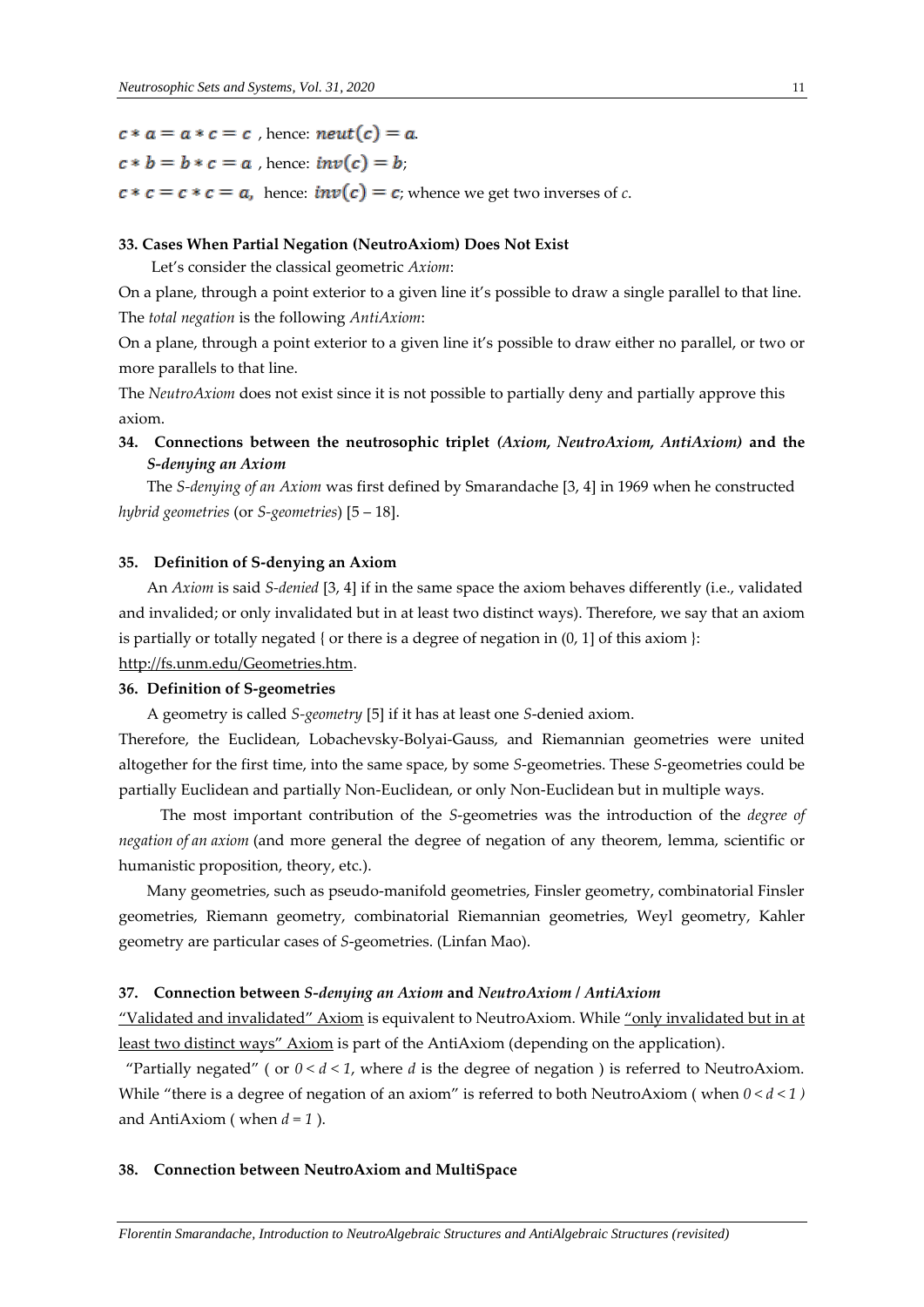In any domain of knowledge, a *S-multispace with its multistructure* is a finite or infinite (countable or uncountable) union of many spaces that have various structures (Smarandache, 1969, [19]). The multi-spaces with their multi-structures [20, 21] may be non-disjoint. The multispace with multistructure form together a *Theory of Everything*. It can be used, for example, in the Unified Field Theory that tries to unite the gravitational, electromagnetic, weak, and strong interactions in physics.

Therefore, a NeutroAxiom splits a set *M*, which it is defined upon, into two subspaces: one where the Axiom is true and another where the Axiom is false. Whence *M* becomes a BiSpace with BiStructure (which is a particular case of MultiSpace with MultiStructure).

# **39. (Classical) WellDefined Binary Law**

Let  $\mathcal{U}$  be a universe of discourse, a non-empty set  $\mathcal{S} \subseteq \mathcal{U}$ , and a binary law  $*$  defined on  $U$ . For any  $x, y \in S$ , one has  $x * y \in S$ .

#### **40. NeutroDefined Binary Law**

There exist at least two elements (that could be equal)  $a, b \in S$  such that  $a * b \in S$ . And there exist at least other two elements (that could be equal too)  $c, d \in S$  such that  $c * d \in S$ .

#### **41. Example of NeutroDefined Binary Law**

Let  $U = \{a, b, c\}$  be a universe of discourse, and a subset  $S = \{a, b\}$ , endowed with the below NeutroDefined Binary Law  $*$ :

| ∗ | a | b |
|---|---|---|
| a | b | b |
| b | a | C |

We see that:  $a * b = b \in S$ ,  $b * a = a \in S$ , but  $b * b = c \notin S$ .

# **42. AntiDefined Binary Law**

For any  $x, y \in S$  one has  $x * y \notin S$ .

# **43. Example of AntiDefined Binary Law**

Let  $U = \{a, b, c, d\}$  a universe of discourse, and a subset  $S = \{a, b\}$ , and the below binary well-defined law  $*$ .

| ∗        | a           | b           |
|----------|-------------|-------------|
| $\rm{a}$ | $\mathbf c$ | d           |
| b        | d           | $\mathbf c$ |

where all combinations between *a* and *b* using the law *\** give as output *c* or *d* who do not belong to S.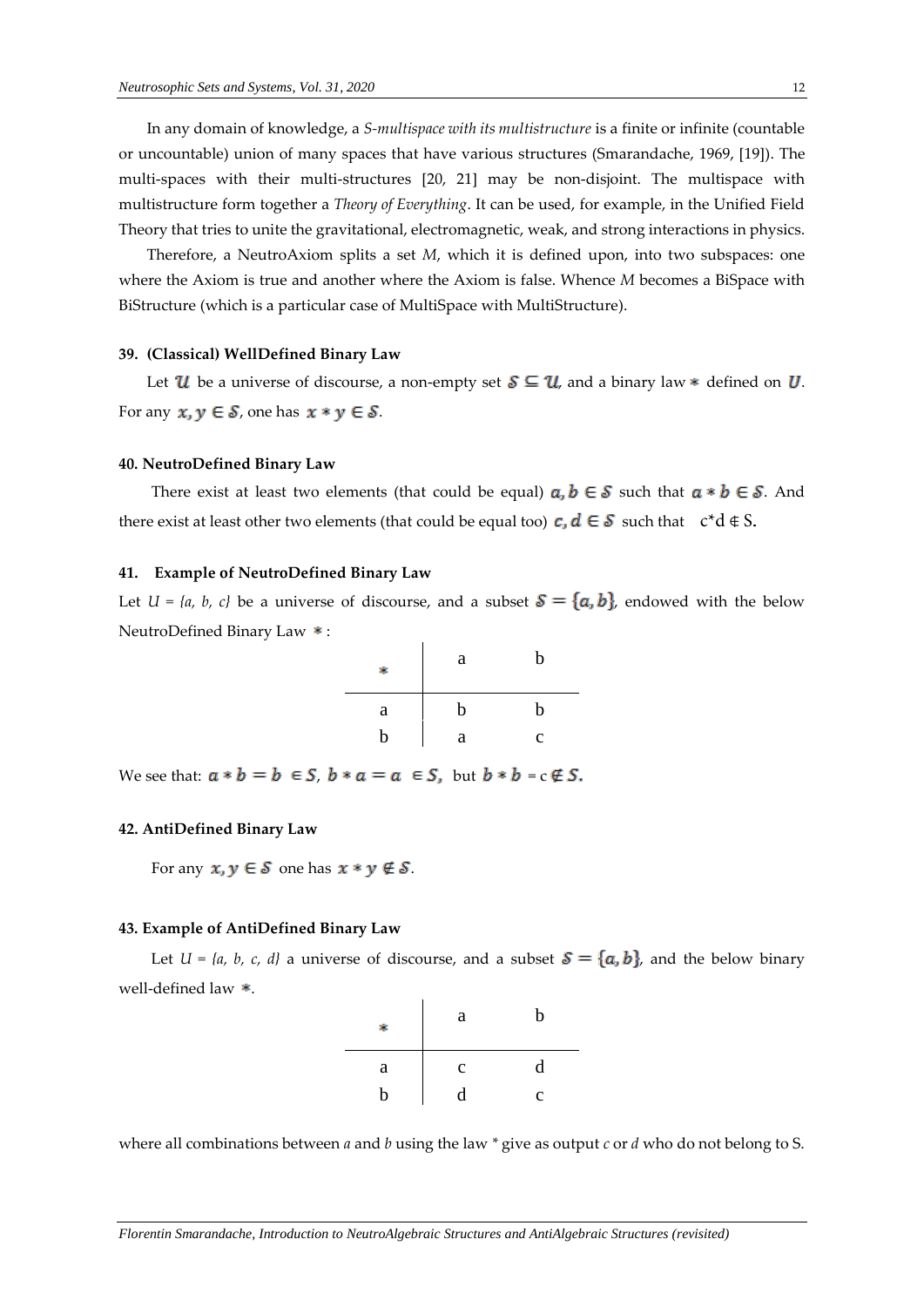## **44. Theorem 4 (The Degenerate Case)**

If a set is endowed with AntiDefined Laws, all its algebraic structures based on them will be AntiStructures.

#### **45. WellDefined n-ary Law**

Let U be a universe of discourse, a non-empty set  $\mathcal{S} \subseteq \mathcal{U}$ , and a n-ary law, for *n* integer,  $n \geq 1$ , defined on  $U$ .  $\frac{1}{2}$  and  $\frac{1}{2}$ 

$$
L\colon\mathcal{U}^n\to\mathcal{U}
$$

For any  $x_1, x_2, ..., x_n \in S$ , one has  $L(x_1, x_2, ..., x_n) \in S$ .

#### **46. NeutroDefined n-ary Law**

There exists at least a n-plet  $a_1, a_2, ..., a_n \in S$  such that  $L(a_1, a_2, ..., a_n) \in S$ . The elements  $a_1, a_2, ..., a_n$  may be equal or not among themselves. And there exists at least a n-plet  $b_1, b_2, ..., b_n \in S$  such that  $L(a_1, a_2, ..., a_n) \notin S$ . The

elements  $b_1, b_2, ..., b_n$  may be equal or not among themselves.

# **47. AntiDefined n-ary Law**

For any  $x_1, x_2, ..., x_n \in S$ , one has  $L(x_1, x_2, ..., x_n) \notin S$ .

#### **48. WellDefined n-ary HyperLaw**

Let  $\mathcal{U}$  be a universe of discourse, a non-empty set  $\mathcal{S} \subset_{\pm} \mathcal{U}$ , and a n-ary hyperlaw, for *n* integer,  $n \geq 1$ :

 $H: \mathcal{U}^n \to \mathcal{P}(\mathcal{U})$ , where  $\mathcal{P}(\mathcal{U})$  is the power set of  $\mathcal{U}$ .

For any  $x_1, x_2, ..., x_n \in \mathcal{S}$ , one has  $H(x_1, x_2, ..., x_n) \in \mathcal{P}(\mathcal{S})$ .

# **49. NeutroDefined n-ary HyperLaw**

There exists at least a n-plet  $a_1, a_2, ..., a_n \in S$  such that  $H(a_1, a_2, ..., a_n) \in \mathcal{P}(S)$ . The elements  $a_1, a_2, ..., a_n$  may be equal or not among themselves.

And there exists at least a n-plet  $b_1, b_2, ..., b_n \in S$  such that  $H(b_1, b_2, ..., b_n) \notin \mathcal{P}(S)$ . The elements  $b_1, b_2, ..., b_n$  may be equal or not among themselves.

# **50. AntiDefined n-ary HyperLaw**

For any 
$$
x_1, x_2, ..., x_n \in \mathcal{S}
$$
, one has  $H(x_1, x_2, ..., x_n) \notin \mathcal{P}(\mathcal{S})$ .

The most interesting are the cases when the composition law(s) are well-defined (classical way) and neutro-defined (neutrosophic way).

\*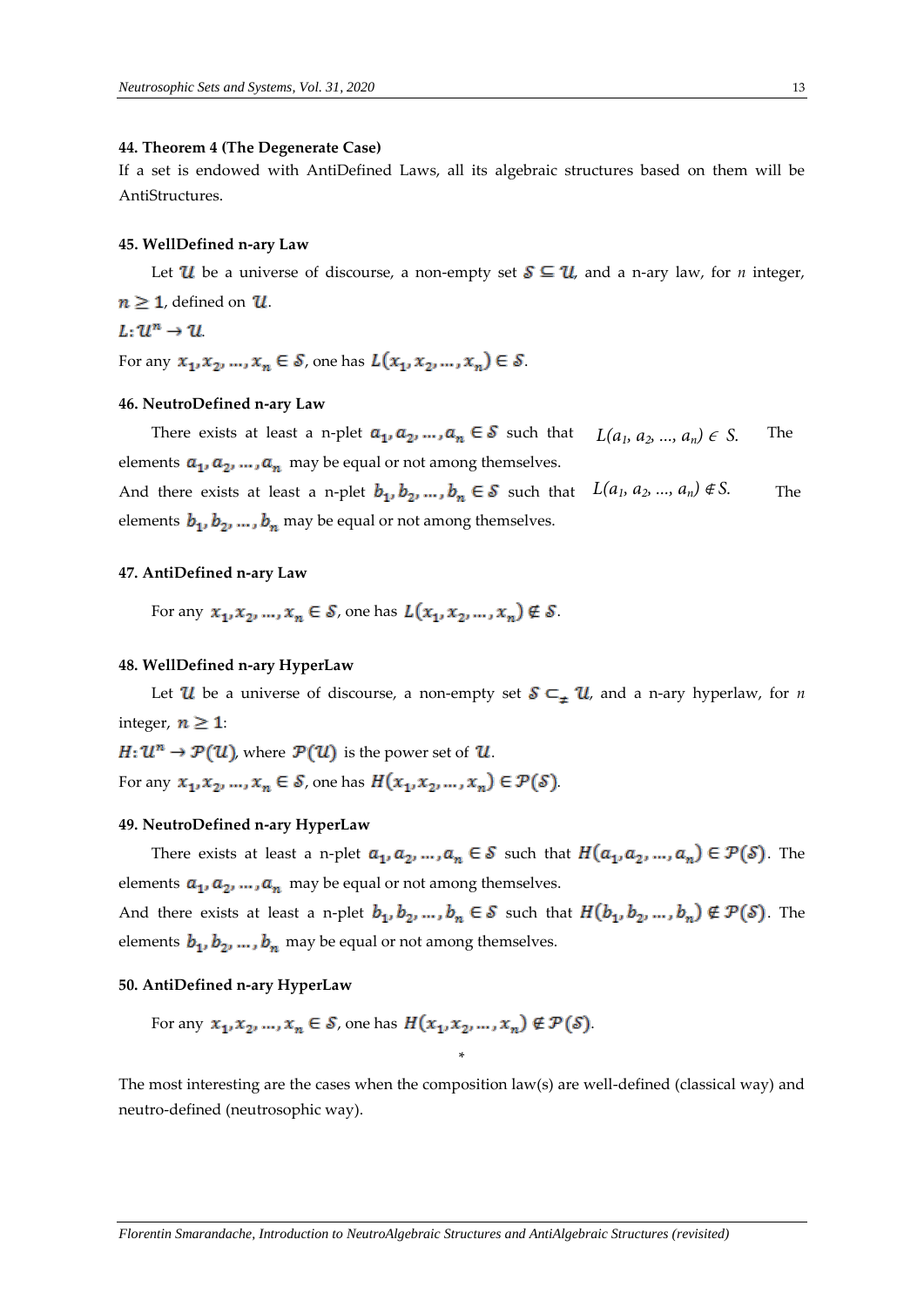## **51. WellDefined NeutroStructures**

Are structures whose laws of compositions are well-defined, and at least one axiom is NeutroAxiom, while not having any AntiAxiom.

## **52. NeutroDefined NeutroStructures**

Are structures whose at least one law of composition is NeutroDefined, and all other axioms are NeutroAxioms or Axioms.

# **53. Example of NeutroDefined NeutroGroup**

Let  $U = \{a, b, c, d\}$  be a universe of discourse, and the subset

 $S = \{a, b, c\}$ , endowed with the binary law \*:

| ∗           | a | b           | $\mathbf c$ |
|-------------|---|-------------|-------------|
| a           | a | $\mathbf c$ | c           |
| b           | a | a           | a           |
| $\mathbf c$ | c | a           |             |

*NeutroDefined Law of Composition*:

Because, for example:  $a^*b = c \in S$ , but  $c^*c = d \notin S$ .

*NeutroAssociativity*:

Because, for example:  $a^*(a^*c) = a^*c = c$  and  $(a^*a)^*c = a^*c = c$ ;

while, for example:  $a^*(b^*c) = a^*a = a$  and  $(a^*b)^*c = c^*c = d \neq a$ .

*NeutroCommutativity*:

Because, for example:  $a^*c = c^*a = c$ , but  $a^*b = c$  while  $b^*a = a \neq c$ .

*NeutroUnit Element*:

There exists the same unit-element *a* for *a* and *c*, or *neut(a)* = *neut(c)* = *a*, since  $a^*a = a$  and  $c^*a = a^*c = c$ .

But there is no unit element for *b*, because  $b^*x = a$ , not *b*, for any  $x \in S$  (see the above Cayley Table). *NeutroInverse Element*:

With respect to the same unit element *a*, there exists an inverse element for *a*, which is *a*, or  $inv(a) = a$ ,

because  $a^*a = a$ , and an inverse element for *c*, which is *b*, or  $inv(c) = b$ , because  $c^*b = b^*c = a$ .

But there is no inverse element for *b,* since *b* has no unit element.

Therefore *(S, \*)* is a NeutroDefined NeutroCommutative NeutroGroup.

# **54. WellDefined AntiStructures**

Are structures whose laws of compositions are well-defined, and have at least one AntiAxiom.

# **55. NeutroDefined AntiStructures**

Are structures whose at least one law of composition is NeutroDefined and no law of composition is AntiDefined, and has at least one AntiAxiom.

# **56. AntiDefined AntiStructures**

Are structures whose at least one law of composition is AntiDefined, and has at least one AntiAxiom.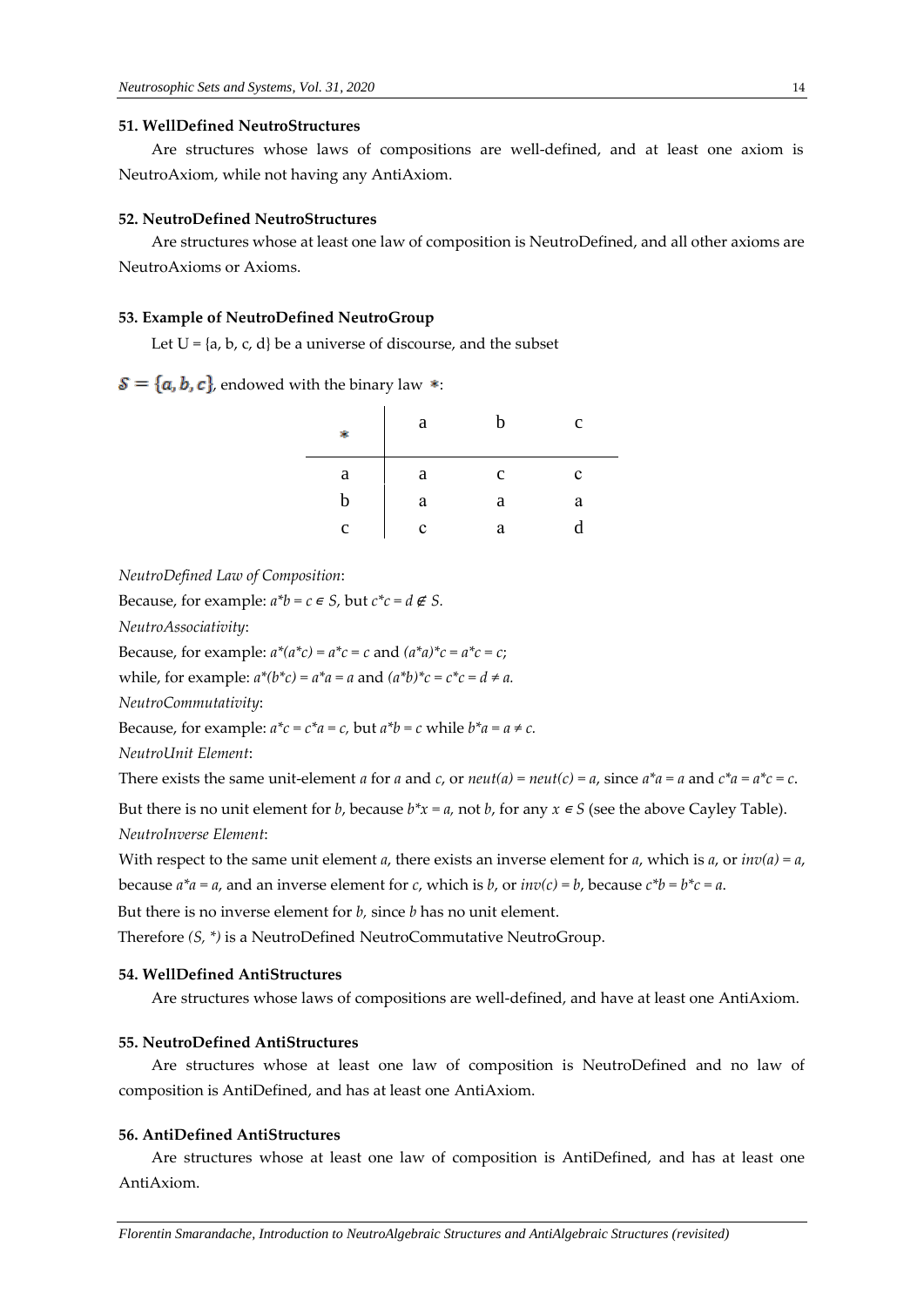#### **57. Conclusion**

The neutrosophic triplet  $(\langle A \rangle, \langle \text{neut} A \rangle, \langle \text{antid} \rangle)$ , where  $\langle A \rangle$  may be an "Axiom", a "Structure", a "Theory" and so on, <antiA> the opposite of <A>, while <neutA> (or <neutroA>) their neutral in between, are studied in this paper.

The NeutroAlgebraic Structures and AntiAlgebraic Structures are introduced now for the first time, because they have been ignored by the classical algebraic structures. Since, in science and technology and mostly in applications of our everyday life, the laws that characterize them are not necessarily well-defined or well-known, and the axioms / properties / theories etc. that govern their spaces may be only partially true and partially false ( as *<neutA>* in neutrosophy, which may be a blending of truth and falsehood ).

Mostly in idealistic or imaginary or abstract or perfect spaces we have rigid laws and rigid axioms that totally apply (that are 100% true). But the laws and the axioms should be more flexible in order to comply with our imperfect world.

**Funding:** This research received no external funding from any funding agencies.

**Conflicts of Interest:** The author declares no conflict of interest.

#### **References**

- 1. Smarandache, Florentin, *Introduction to NeutroAlgebraic Structures and AntiAlgebraic Structures*, in his book "Advances of Standard and Nonstandard Neutrosophic Theories", Pons Ed., Brussels, European Union, 2019.
- 2. Smarandache, F., *Neutrosophy. / Neutrosophic Probability, Set, and Logic*, ProQuest Information & Learning, Ann Arbor, Michigan, USA, 105 p., 1998.
- 3. Bhattacharya, S., *A Model to The Smarandache Geometries (S-denied, or smarandachely-denied)*, Journal of Recreational Mathematics, Vol. 33, No. 2, p. 66, 2004-2005; updated version in Octogon Mathematical Magazine, Vol. 14, No. 2, 690-692, October 2006.
- 4. Smarandache, F., *S-Denying a Theory*, International J.Math. Combin. Vol. 2(2013), 01-07, [https://zenodo.org/record/821509#.XjR5QTJKgs4.](https://zenodo.org/record/821509#.XjR5QTJKgs4)
- 5. Kuciuk, L., Antholy M., *An Introduction to Smarandache Geometries* (*S-geometries*), Mathematics Magazine, Aurora, Canada, Vol. 12, 2003, and online: [http://www.mathematicsmagazine.com/1-2004/Sm\\_Geom\\_1\\_2004.htm;](http://www.mathematicsmagazine.com/1-2004/Sm_Geom_1_2004.htm) also presented at New Zealand Mathematics Colloquium, Massey University, Palmerston North, New Zealand, December 3-6, 2001; also presented at the International Congress of Mathematicians (ICM2002), Beijing, China, 20-28 August 2002, [http://www.icm2002.org.cn/B/Schedule\\_Section04.htm](http://www.icm2002.org.cn/B/Schedule_Section04.htm) and in 'Abstracts of Short Communications to the International Congress of Mathematicians', International Congress of Mathematicians, 20-28 August 2002, Beijing, China; and in JP Journal of Geometry and Topology, Allahabad, India, Vol. 5, No. 1, 77-82, 2005.
- 6. Mao Linfan, *An introduction to Smarandache Geometries on Maps*, 2005 International Conference on Graph Theory and Combinatorics, Zhejiang Normal University, Jinhua, Zhejiang, P. R. China, June 25-30, 2005; also appeared in "Smarandache geometries & map theory with applications" (I), Chinese Branch Xiquan House, 2007.
- 7. Ashbacher, C., *Smarandache Geometries*, Smarandache Notions Journal, Vol. 8, 212-215, No. 1-2-3, 1997.
- 8. Chimienti, S. and Bencze, M., *Smarandache Paradoxist Geometry*, Bulletin of Pure and Applied Sciences, Delhi, India, Vol. 17E, No. 1, 123-1124, 1998; [http://fs.unm.edu/prd-geo1.txt.](http://fs.unm.edu/prd-geo1.txt)
- 9. Mao, Linfan, *An introduction to Smarandache geometries on maps*, 2005 International Conference on Graph Theory and Combinatorics, Zhejiang Normal University, Jinhua, Zhejiang, P. R. China, June 25-30, 2005.
- 10. Mao, Linfan, *Automorphism Groups of Maps, Surfaces and Smarandache Geometries*, partially post-doctoral research, Chinese Academy of Science, Am. Res. Press, Rehoboth, 2005.
- 11. Mao, Linfan, *Selected Papers on Mathematical Combinatorics (I),* World Academic Press, Liverpool, U.K., 2006.
- 12. Iseri, H., *Partially Paradoxist Smarandache Geometries*, [http://fs.unm.edu/Howard-Iseri-paper.pdf.](http://fs.unm.edu/Howard-Iseri-paper.pdf)
- 13. Iseri, H., *Smarandache Manifolds*, Am. Res. Press, Rehoboth, 2002, http://fs.unm.edu/Iseri-book1.pdf
- 14. Perez, M., *Scientific Sites*, in 'Journal of Recreational Mathematics', Amityville, NY, USA, Vol. 31, No. 1, 86, 2002-20003.